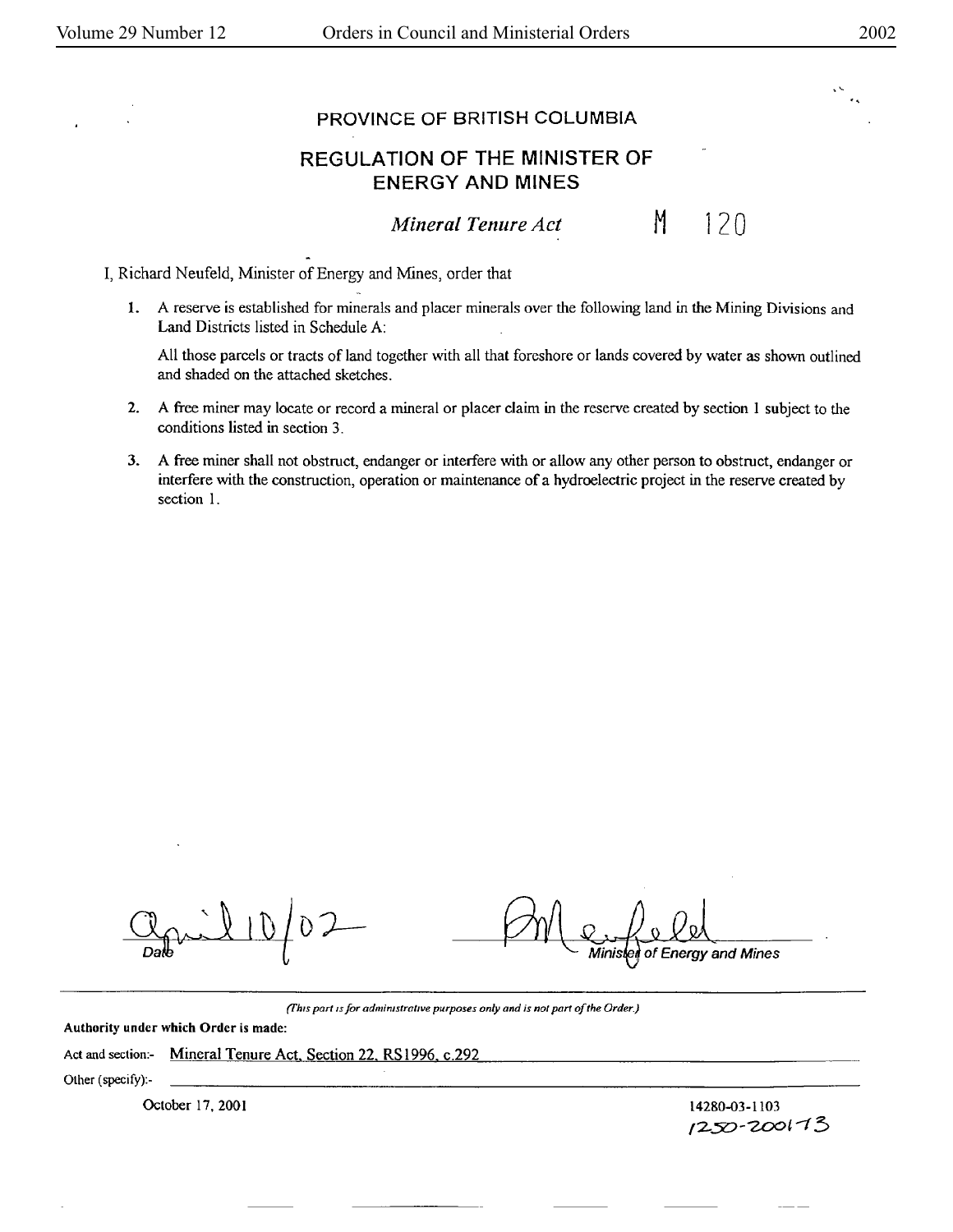$\sim 100$ 

## **Schedule A**

 $\hat{\mathcal{A}}=\hat{\mathcal{A}}$ 

- GOW AN CREEK HYDROELECTRIC PROJECT New Westminster Mining Division New Westminster Land District
- FlRE CREEK HYDROELECTRIC PROJECT New Westminster Mining Division New Westminster Land District
- DOUGLAS CREEK HYDROELECTRIC PROJECT New Westminster Mining Division New Westminster Land District
- OWL CREEK HYDROELECTRIC PROJECT Lillooet Mining Division Lillooet Land District
- JOFFRE CREEK HYDROELECTRIC PROJECT Lillooet Mining Division Lillooet Land District
- URE CREEK HYDROELECTRIC PROJECT Lillooet Mining Division Lillooet Land District
- CADWALLADER AND NOEL CREEKS HYDROELECTRIC PROJECT Lillooet Mining Division Lillooet Land District
- JAMIE CREEK HYDROELECTRIC PROJECT Lillooet Mining Division Lillooet Land District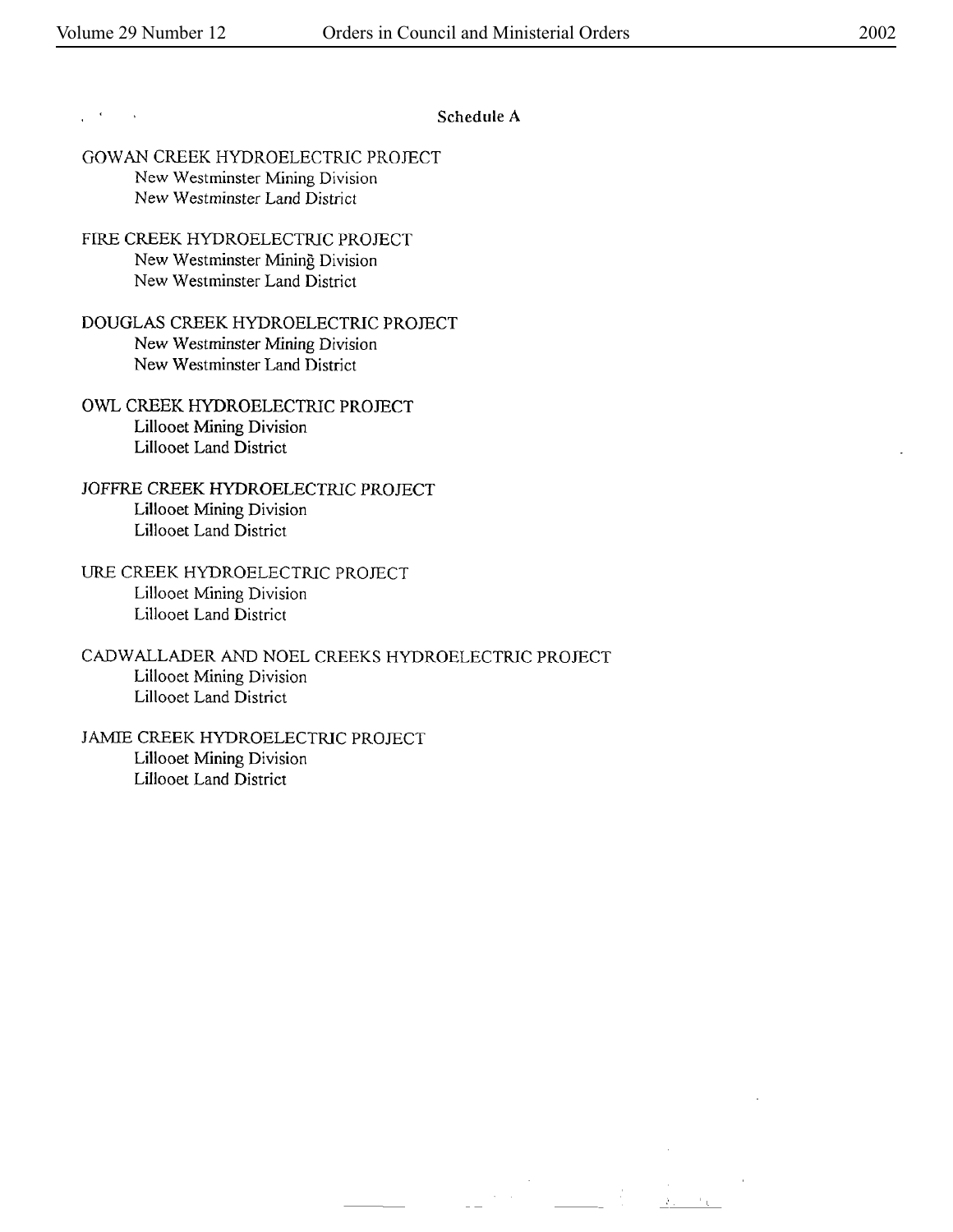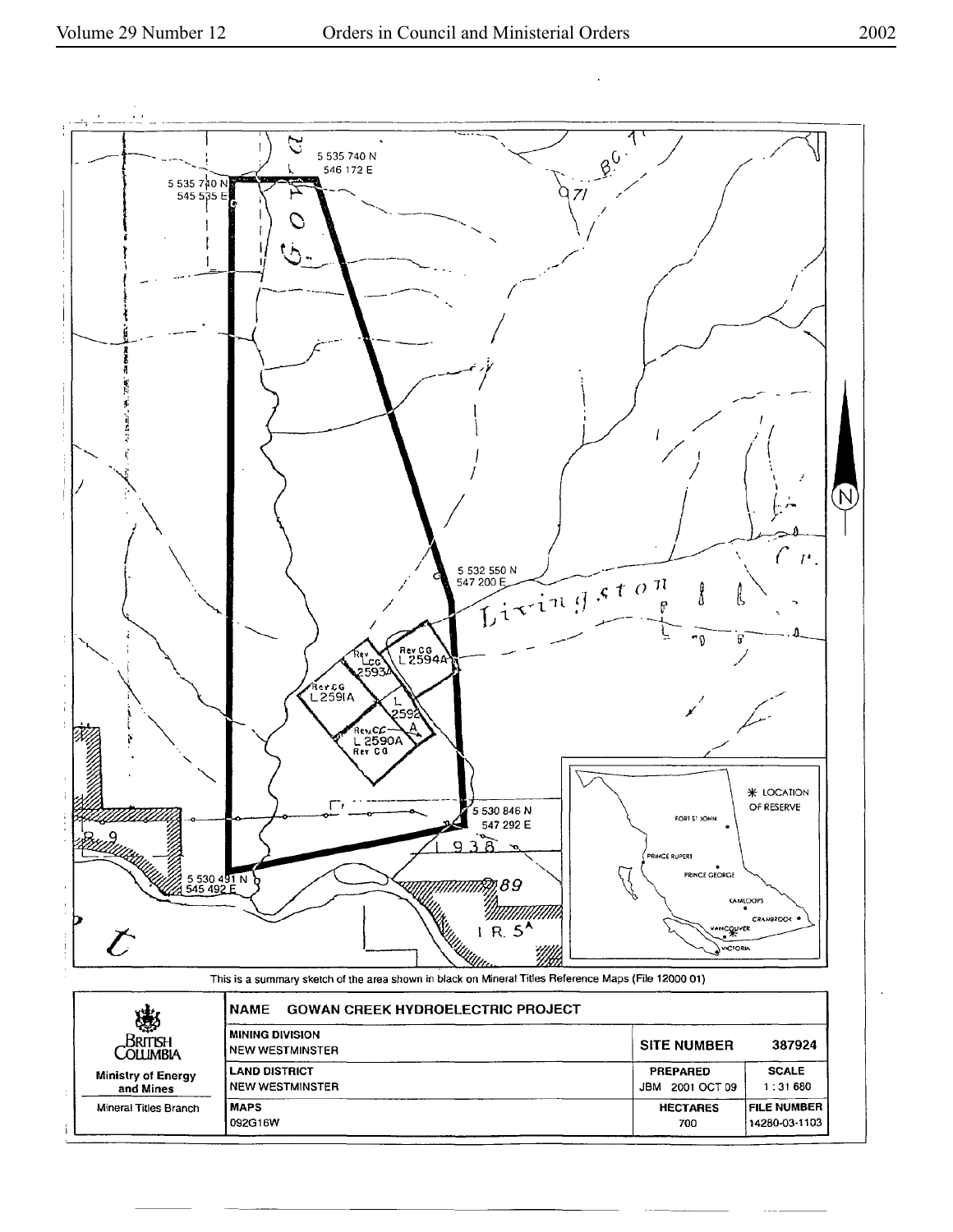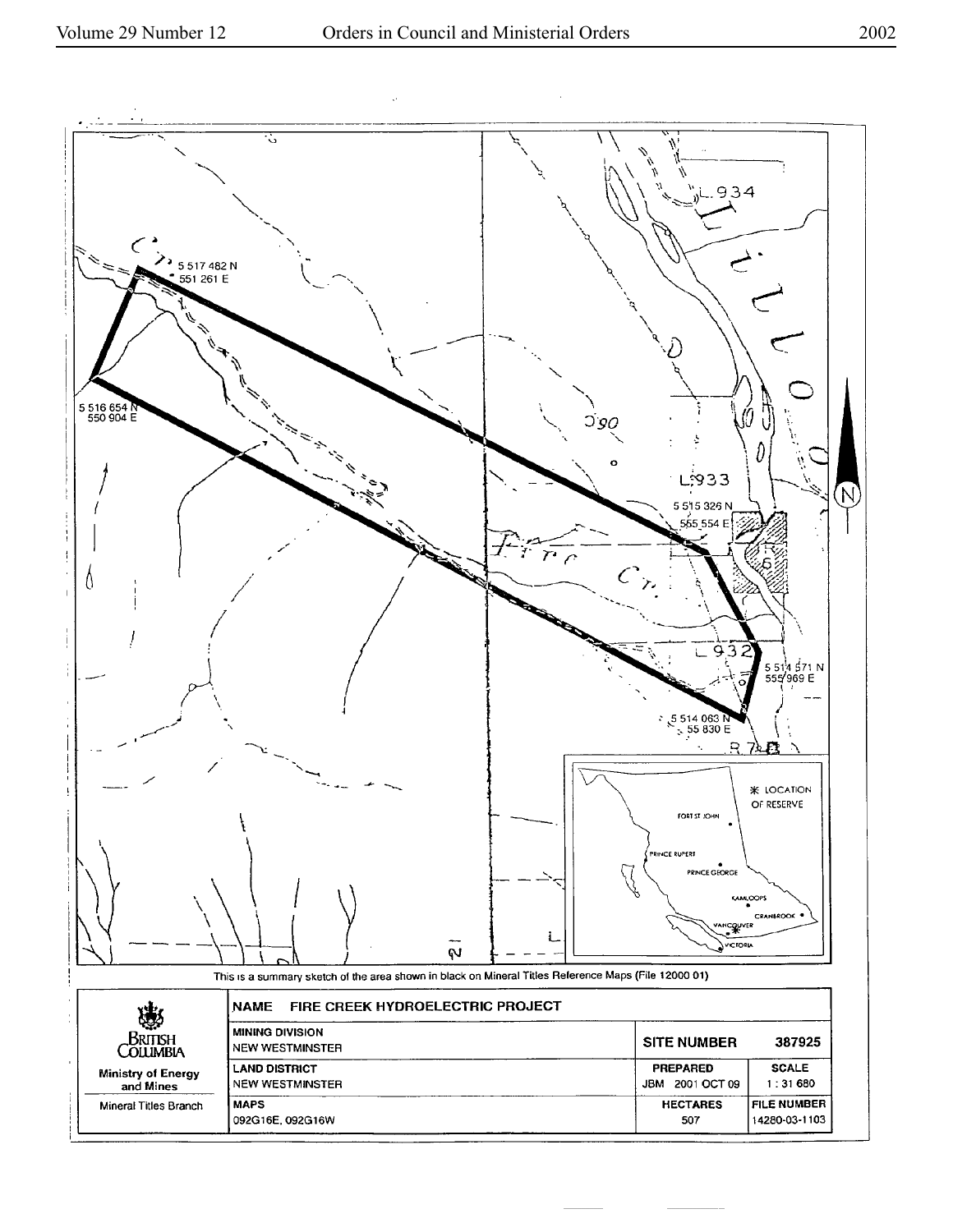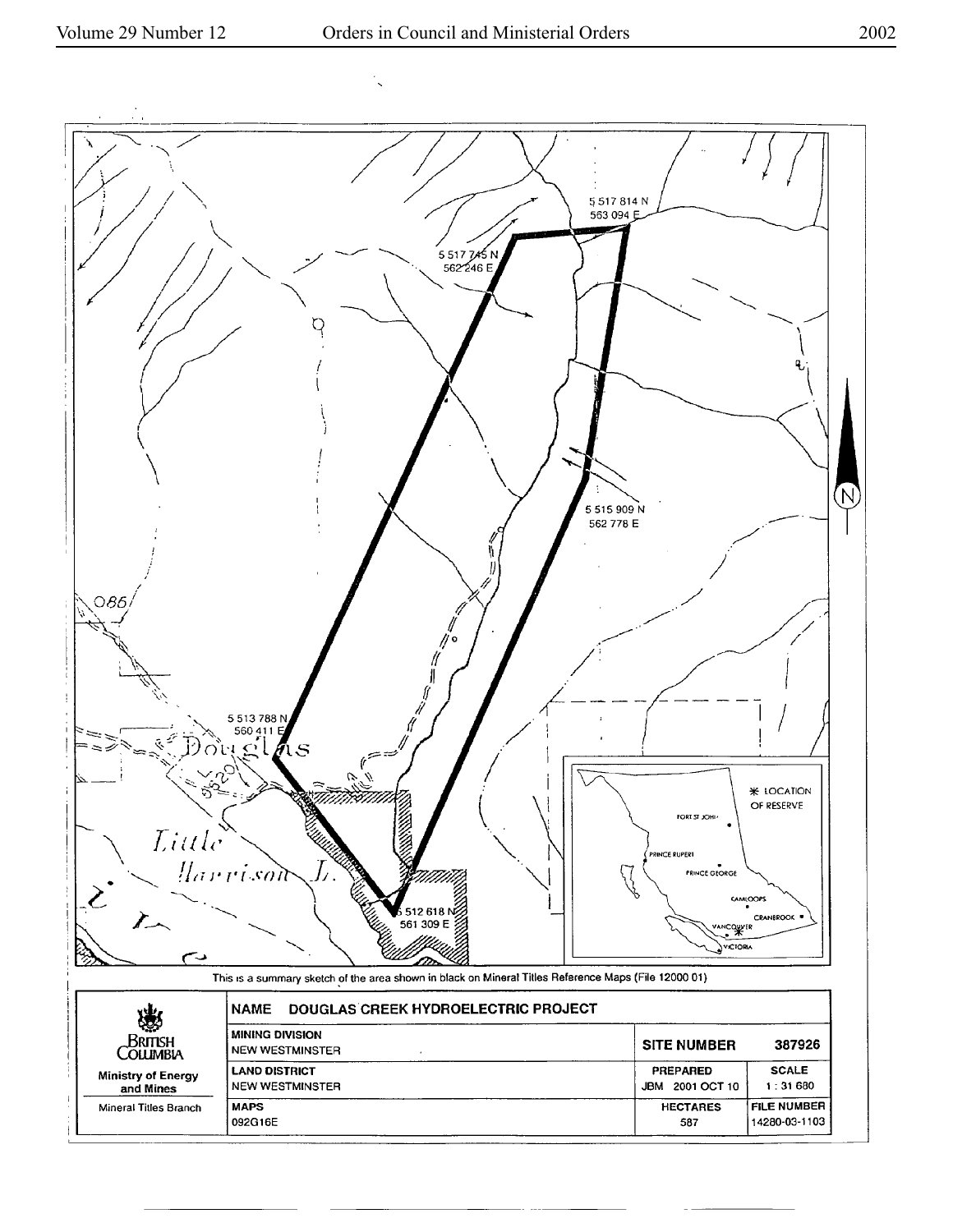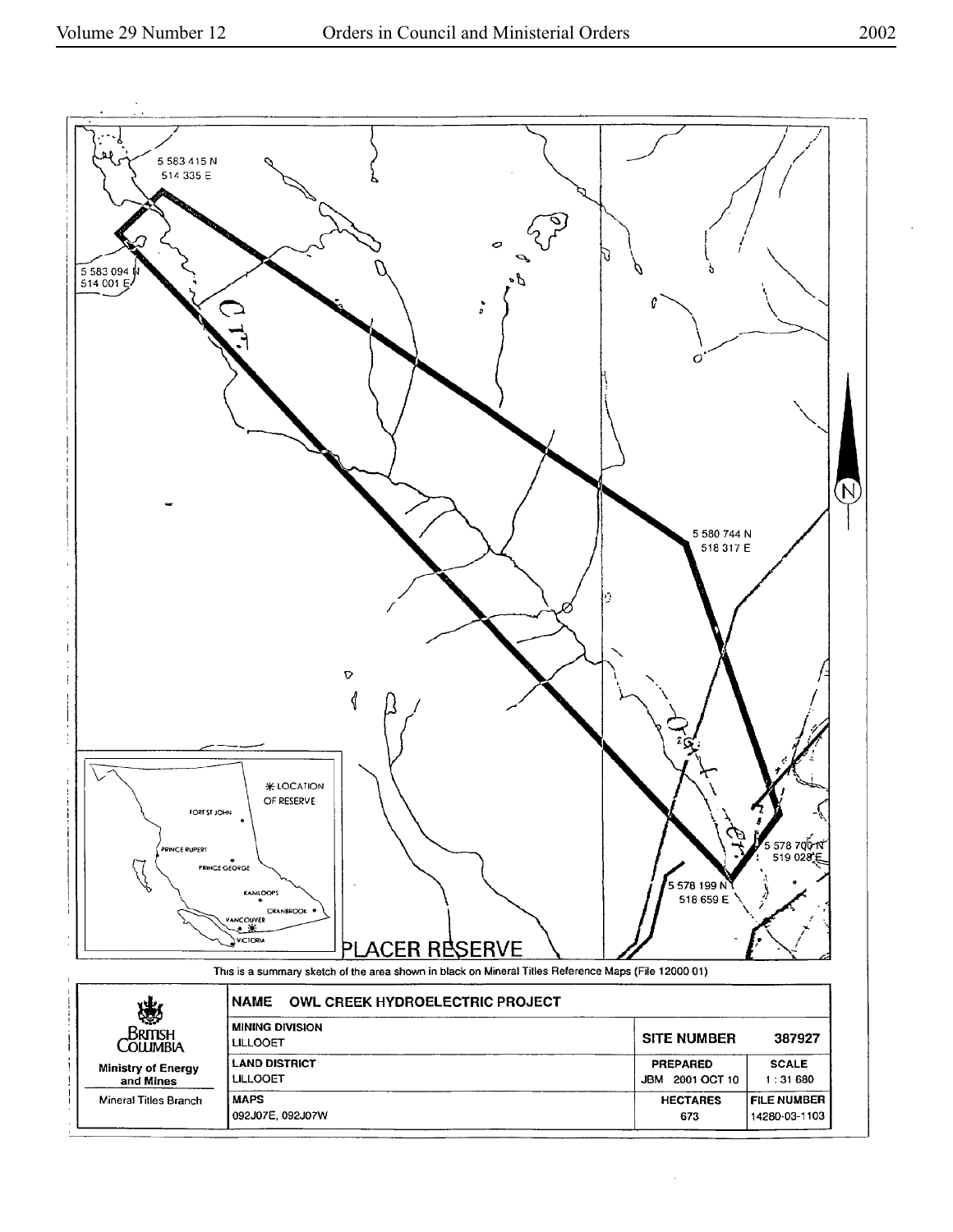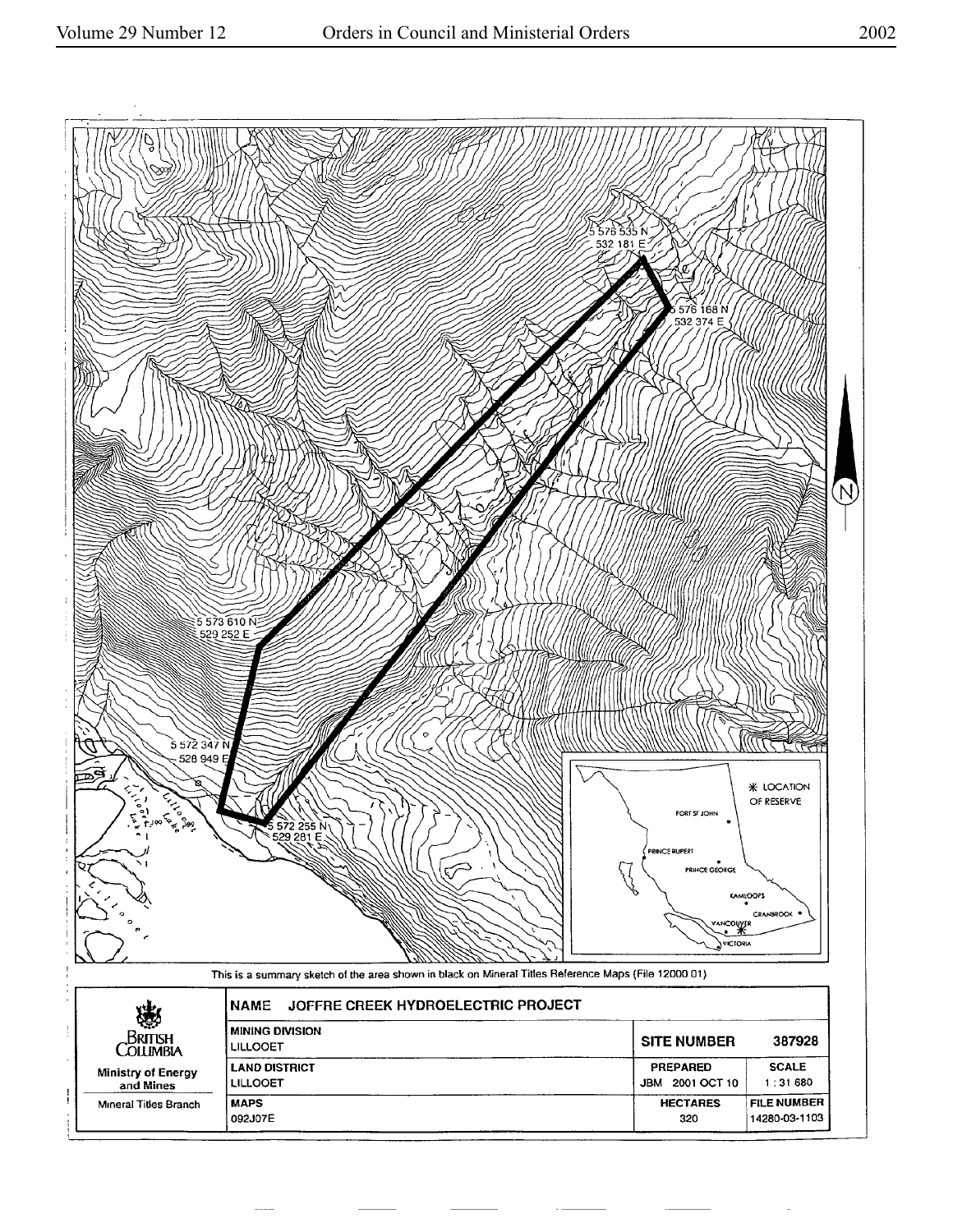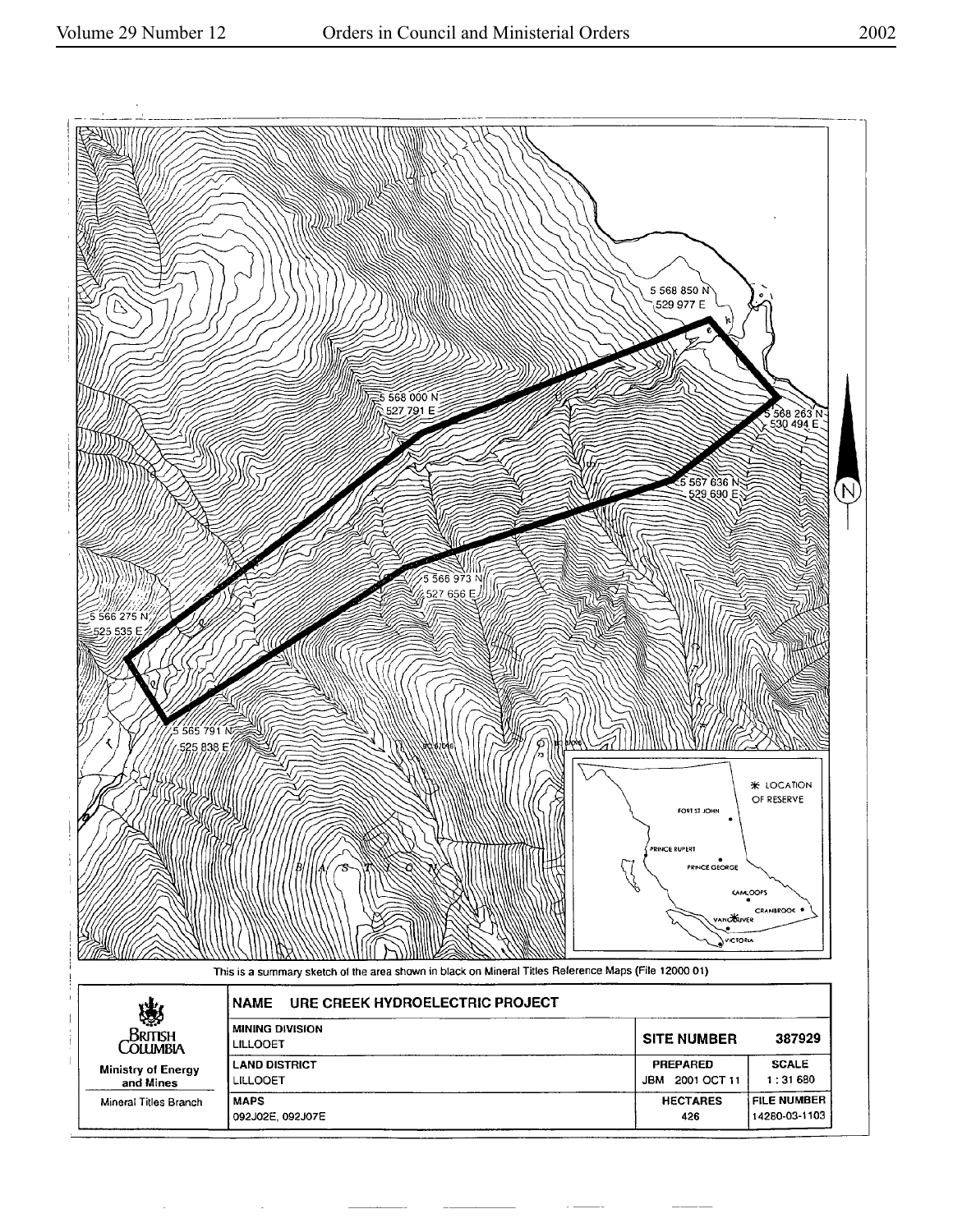

 $\sim$   $\sim$   $\sim$